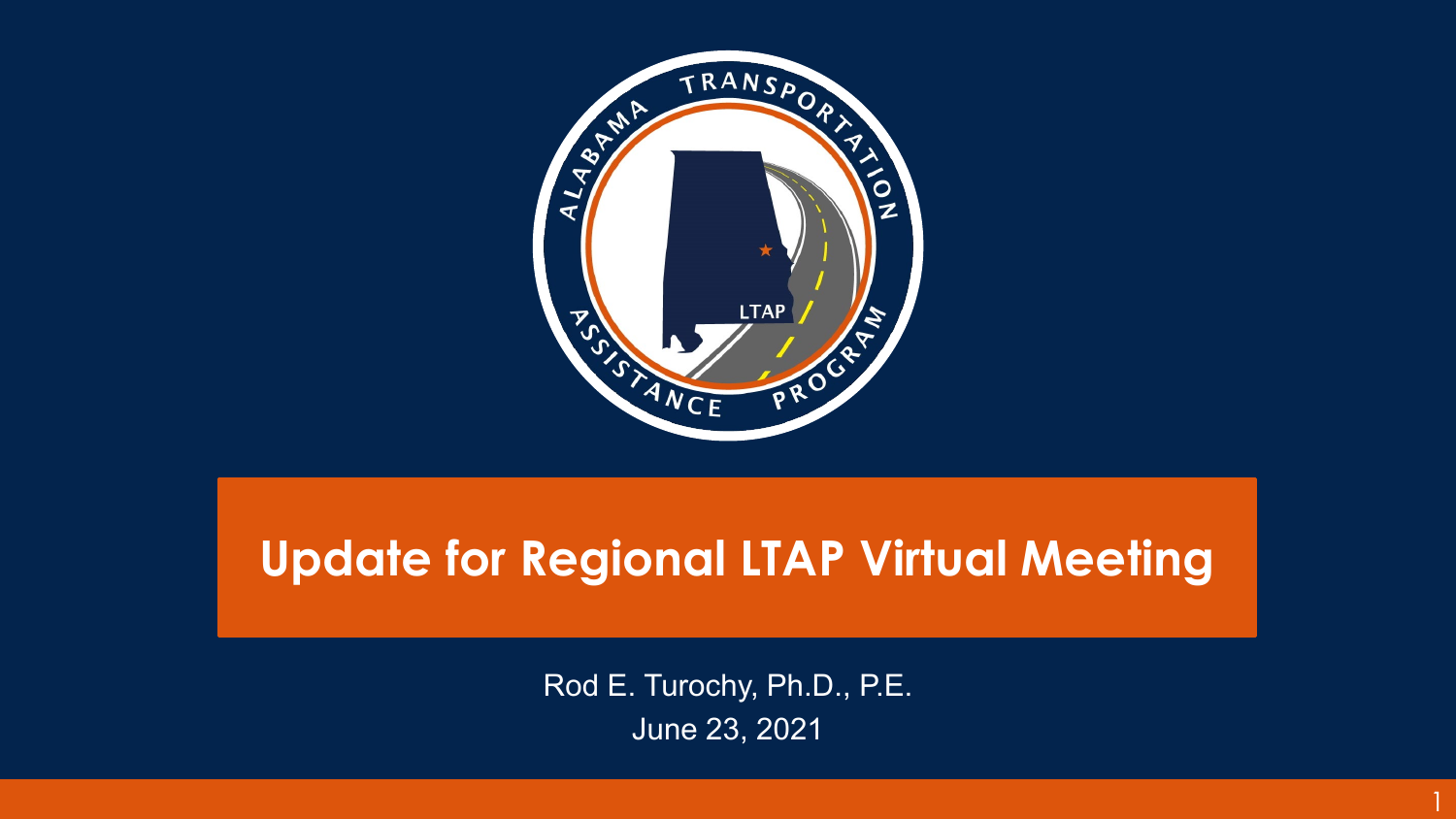## **Alabama Transportation Assistance Program: Alabama's LTAP Center**

- ATAP is located in the Department of Civil and Environmental Engineering at Auburn University
	- As of October 2018
- Increasing its focus on traffic safety issues and providing engineering technical assistance

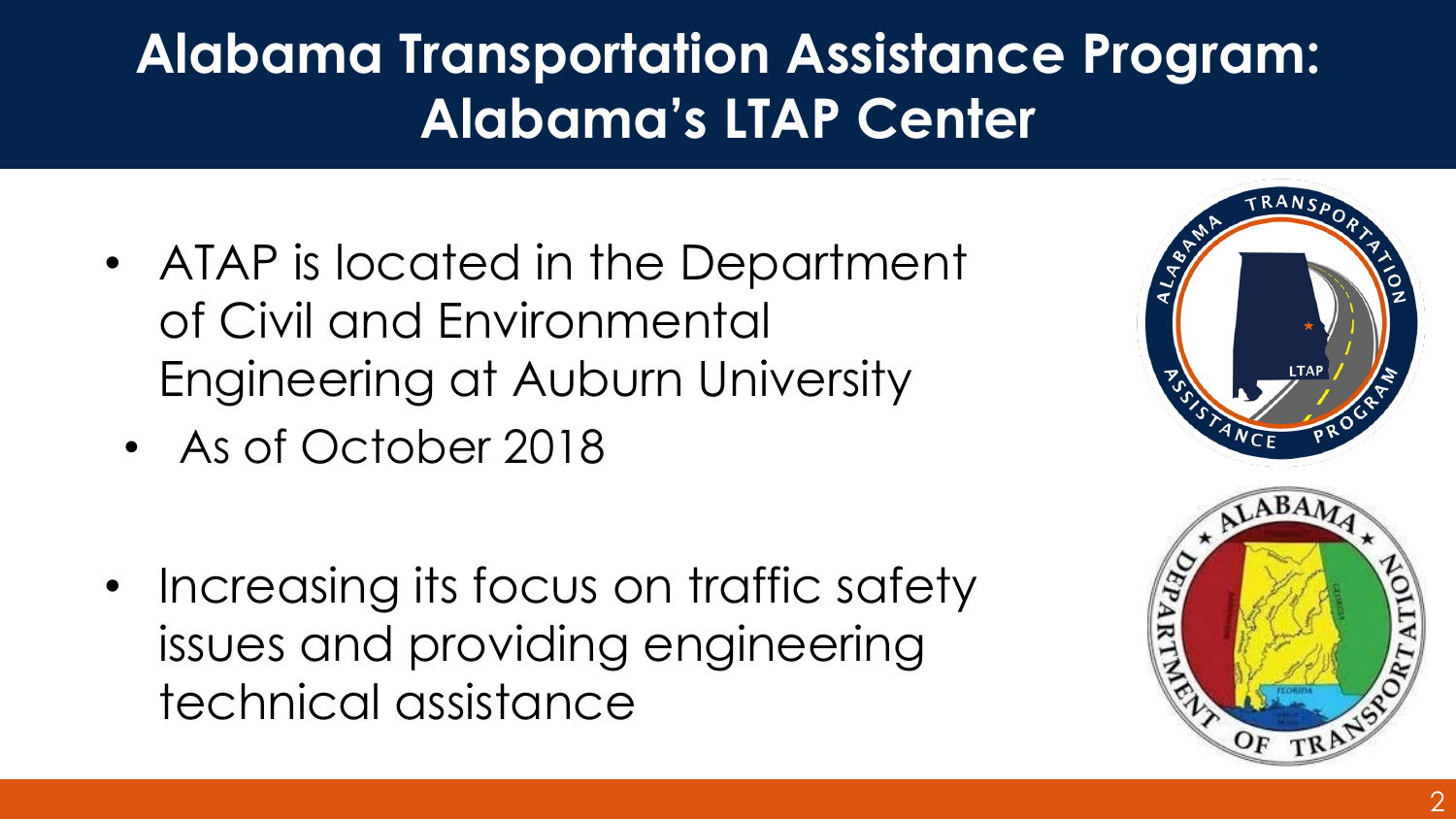### **ATAP – Who we are…**

- •Kim Brumbeloe Outreach Data Tech
- •Veronica Ramirez Transportation Engineer
- •Carla Story Financial Associate
- •Rod Turochy Director
- •Vacant Program Manager position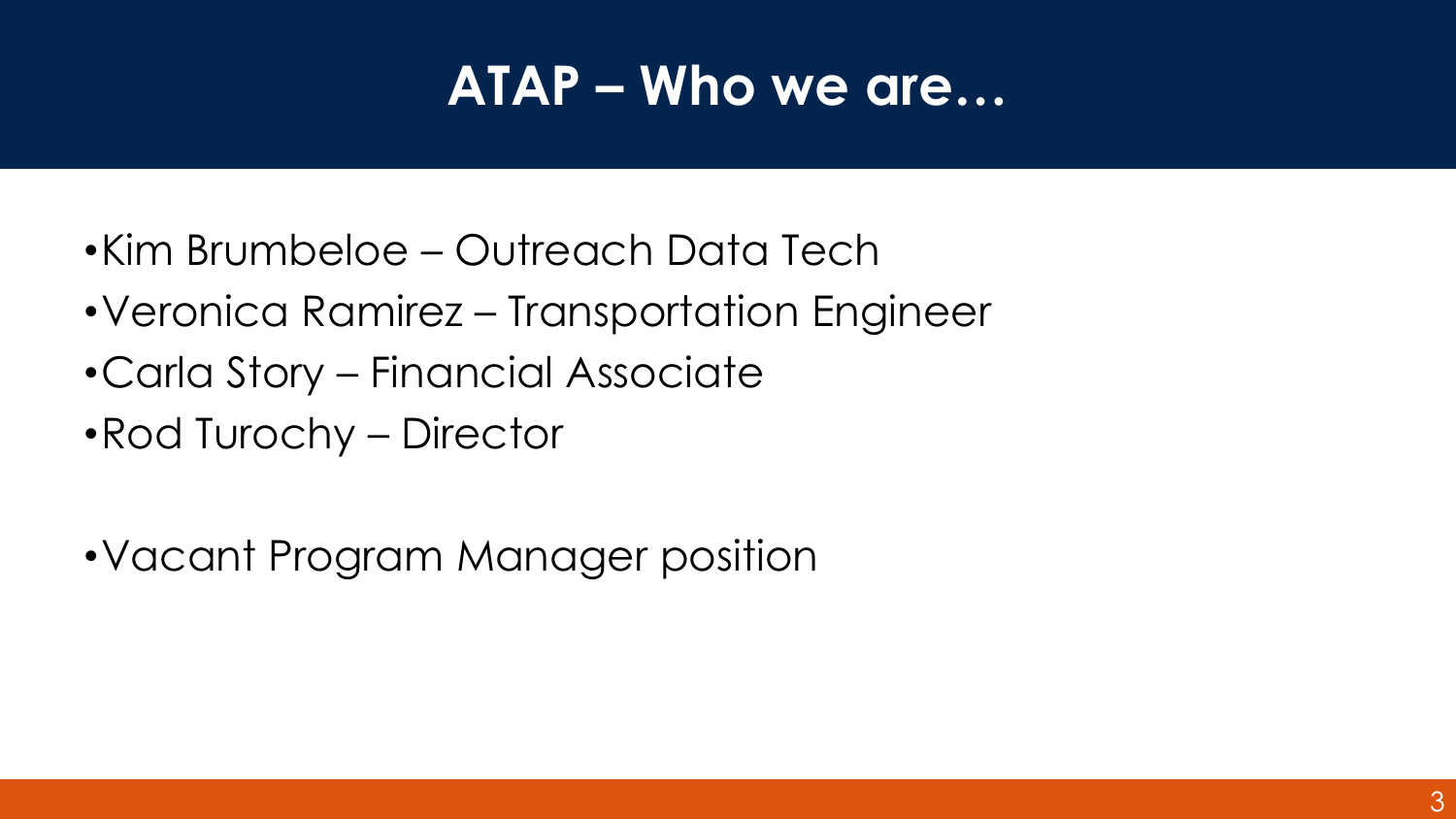### **What's new since September 2020?**

- Hit our stride on virtual training! 1-2 webinars per month
	- Wider range of audience types, workshop lengths, etc.
	- Two virtual conferences (Oct 2020 and Feb 2021)
- Developed series of asynchronous 1-hour courses on Fundamentals of Roadway Geometric Design
- Planning to resume in-person workshops in September 2021
	- Retain webinars as well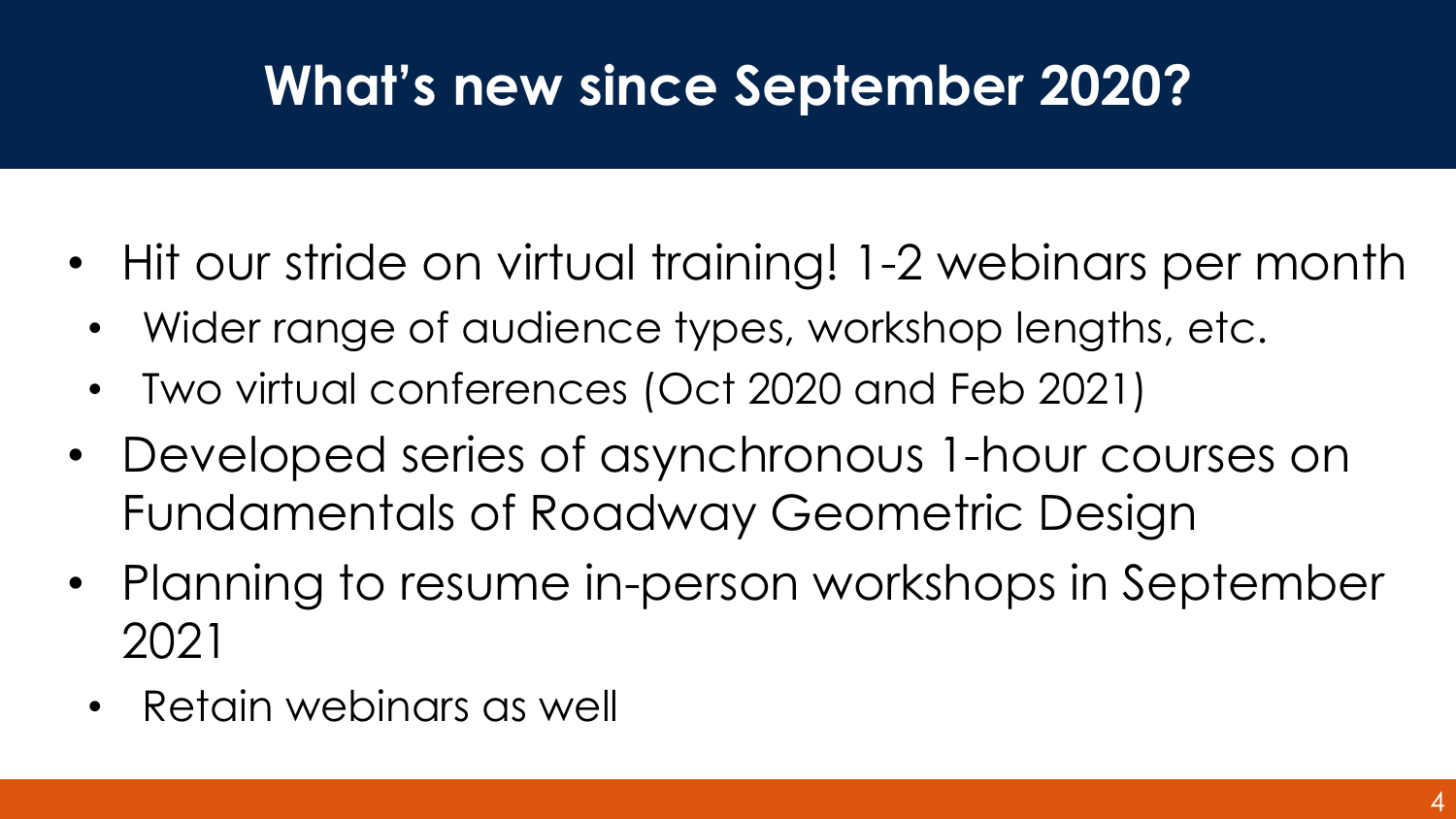### **Webinars: September 2020 – May 2021**

- •Proven Safety Countermeasures [ATAP]
- •Surveying Standards of Practice [other]
- •Alabama Roundabout Workshop [FHWA]
- •OSHA 10-hour Roadway Construction Industry [ARTBA]
- •Fundamentals of Traffic Engineering [ATAP]
- •Temporary Traffic Control [ATAP]
- •Designing Pedestrian Facilities for Accessibility [other]
- •Excavation and Trenching Safety [ARTBA]
- •Road Safety 101[ATAP]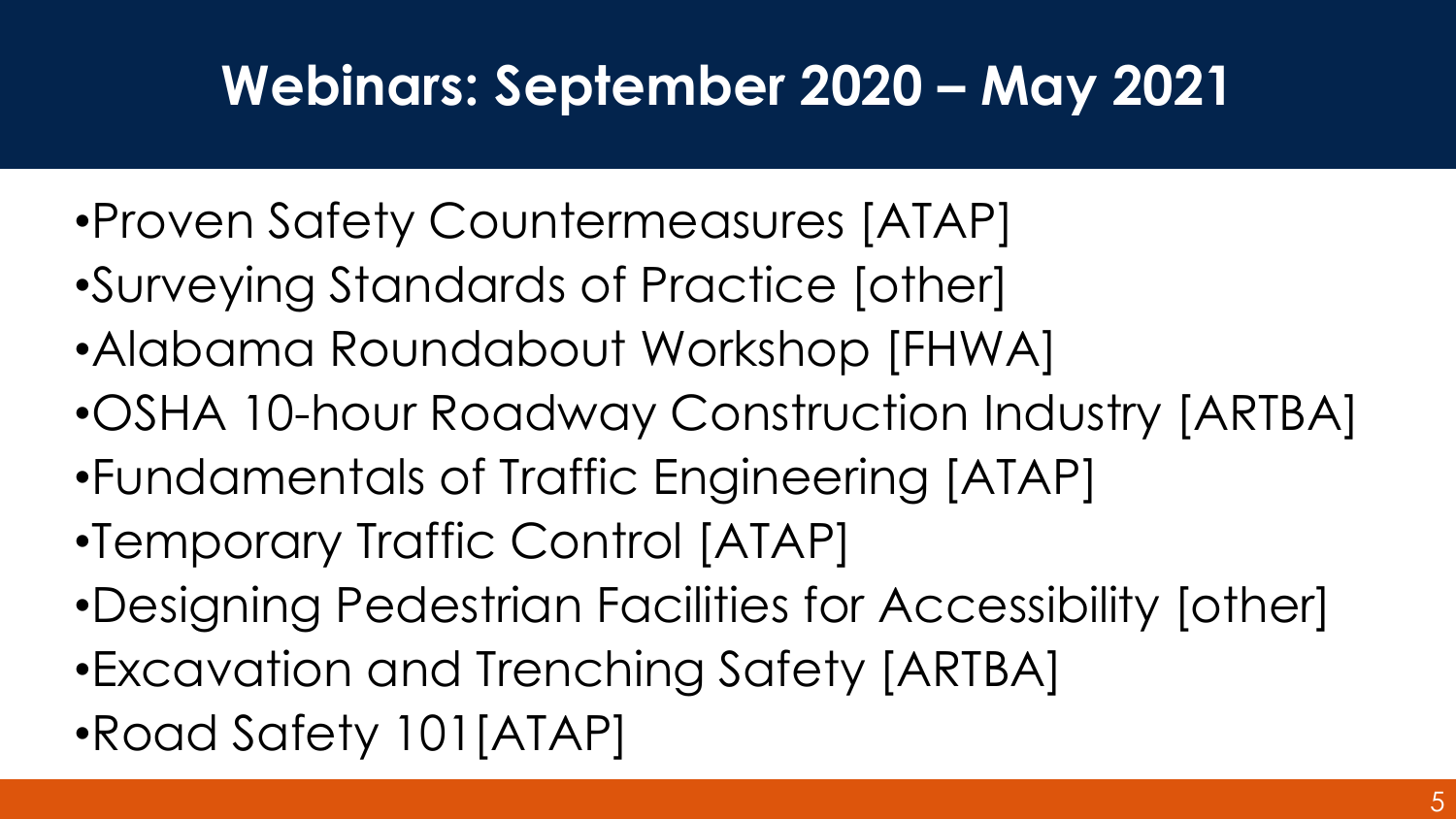## **Conferences: September 2020 – May 2021**

- 2020 Alabama Road Safety Conference
	- October 19-22, 2020
	- 272 attendees, 12 Sponsors
	- 12 PDHs for \$35!
- 64th Annual Alabama Transportation Conference
	- February 9-11, 2021
	- 969 Attendees, 20 Sponsors
	- 17 PDHs for \$40!
- Advantages of going virtual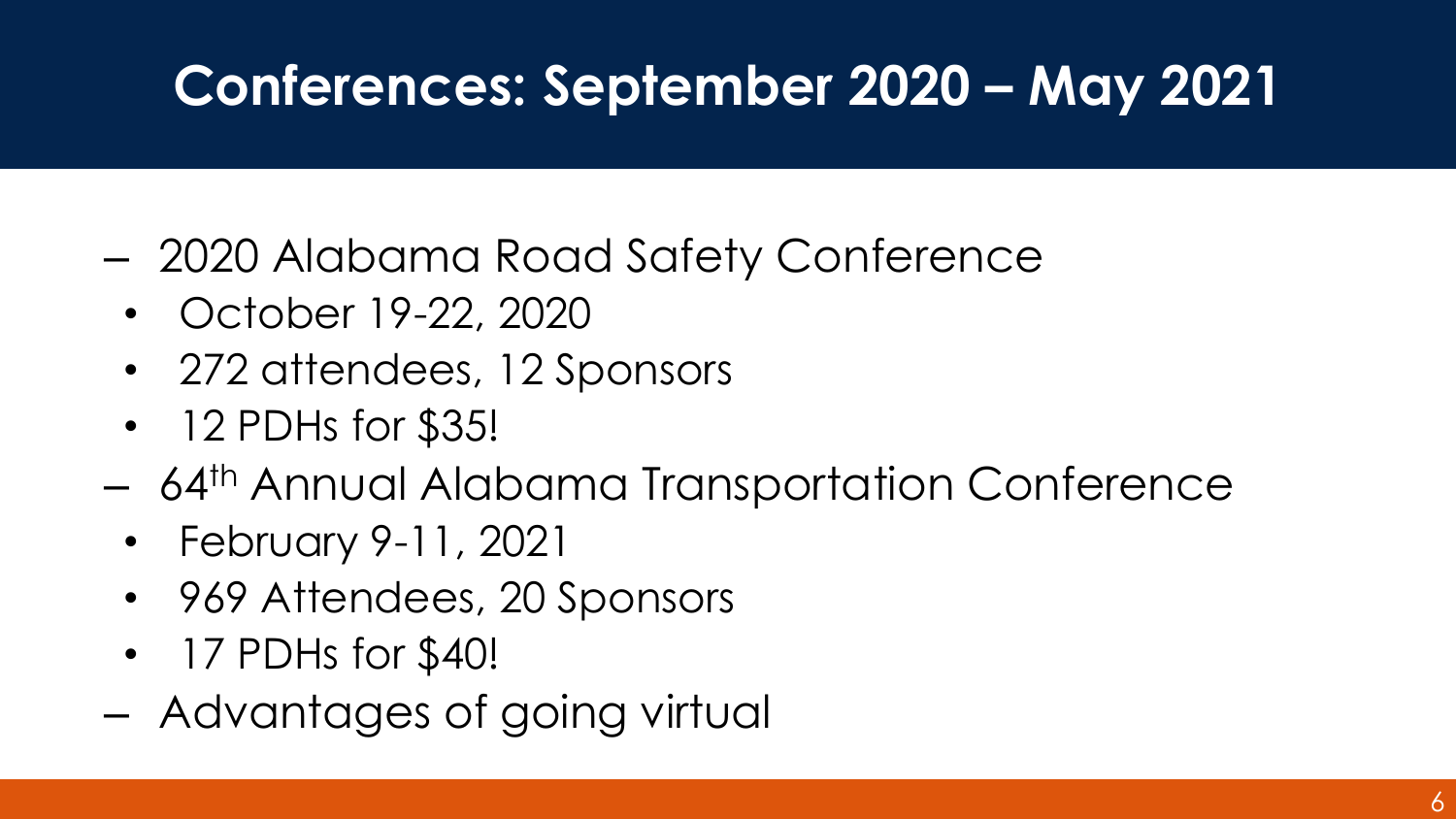# **Internet presence**

- •Webinars!
- •Internet presence
	- –Website recently rebuilt
		- •Added "Funding Guide"
	- –YouTube (search "Alabama LTAP")

•Safety video series is up to 17 videos. Just added "Pedestrian Safety for the Transportation Professional" today – help support our focus on STEP for Underserved **Communities** 

#### –Facebook